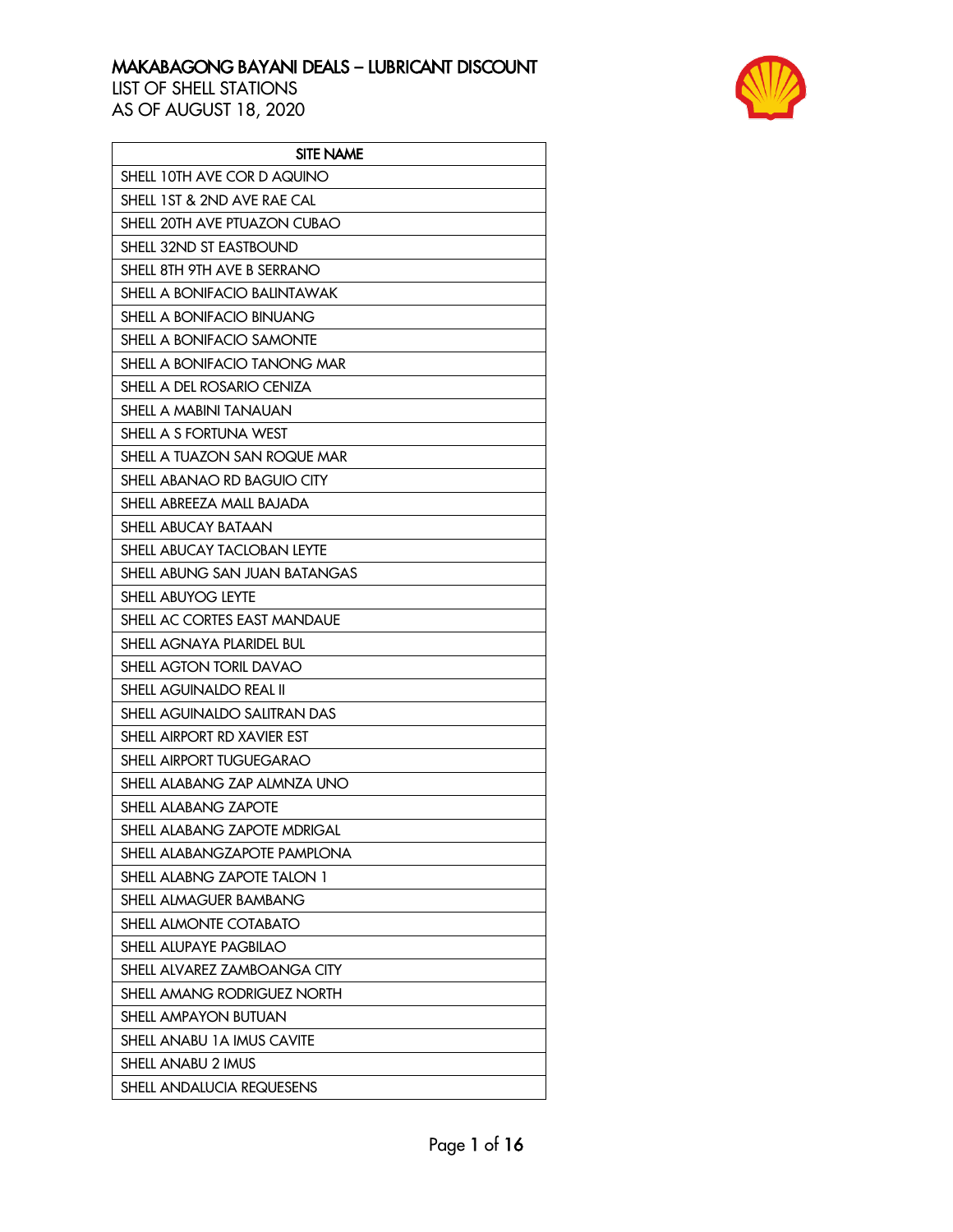

| SHELL ANGEL TUAZON SANROQUE            |
|----------------------------------------|
| SHELL ANOS LOS BANOS                   |
| SHELL ANTIPOLO D NORTE LIPA            |
| SHELL APACIBLE LUNA                    |
| SHELL APARRI CAGAYAN                   |
| SHELL APOKON VISAYAN TAGUM             |
| SHELL APOPONG GSC                      |
| SHELL AQUINO AVE BUTUAN 2              |
| SHELL ARANETA BRGY TATALON             |
| SHELL ARANETA COR MA CLARA             |
| SHELL ARANETA LANDERGON QC             |
| SHELL ARANETA MAGSAYSAY                |
| SHELL ARANETA NATL HWAY BAGO           |
| SHELL ARANETA TANGUB BACOLOD           |
| <b>SHELL ARNAIZ HARRISON</b>           |
| <b>SHELL AURORA ANDREWS</b>            |
| SHELL AURORA RUIZ SAN JUAN             |
| SHELL AVANCENA LOCSIN MOLO             |
| SHELL AYALA HWAY BALINTAWAK            |
| SHELL BABAG MACTAN CEBU                |
| SHELL BACALSO SIGA BULACAO             |
| SHELL BACAO II GEN TRIAS               |
| SHELL BACNOTAN DRVE REAL CAL           |
| SHELL BACNOTAN LA UNION                |
| SHELL BAGAY ROAD TUGUEGARAO            |
| SHELL BAGO APLAYA TALOMO               |
| SHELL BAGONG SILANG TIBANGA ILIGAN DOS |
| SHELL BALIBAGO ANGELES PAMP            |
| SHELL BALIBAGO ROAD LAGUNA             |
| SHELL BALIWASAN ZAMBOANGA              |
| SHELL BALOY TABLON CDO                 |
| SHELL BAMBANG NUEVA VIZCAYA            |
| <b>SHELL BANCAL CARMONA</b>            |
| SHELL BANGA TALISAY BATANGAS           |
| <b>SHELL BANGAR LA UNION</b>           |
| SHELL BANILAD MARIA LUISA              |
| <b>SHELL BANTAY ILOCOS</b>             |
| <b>SHELL BANTIGUE ORMOC LEYTE</b>      |
| <b>SHELL BARAAS ILIGAN CITY</b>        |
| SHELL BASAK MARIGONDON HUMAY           |
| SHELL BASAK PARDO CEBU                 |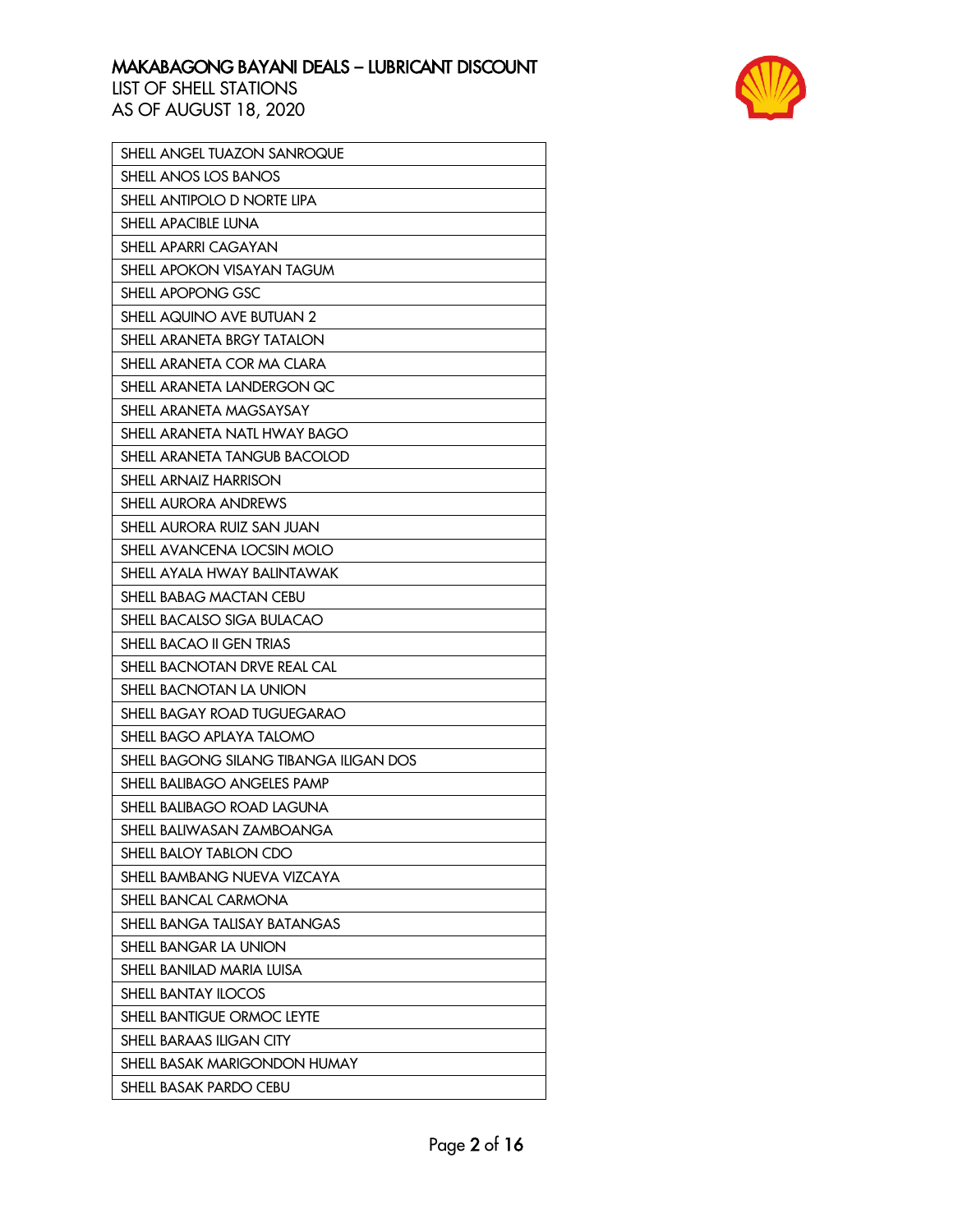

| SHELL BATASAN SAN MATEO RD       |
|----------------------------------|
| <b>SHELL BATINGAN BINANGONAN</b> |
| SHELL BAUANG LA UNION            |
| SHELL BAYANBAYAN MOLAVE          |
| SHELL BAYOMBONG NUEVA VIZCAYA    |
| SHELL BELFAST NOVALICHES         |
| SHELL BENIGNO AQUINO SM          |
| SHELL BFI KIDAPAWAN CITY         |
| <b>SHELL BINAKAYAN KAWIT</b>     |
| <b>SHELL BINALBAGAN WEST</b>     |
| SHELL BINAN II MCARTHUR HWAY     |
| SHELL BINAN SAN PEDRO HWAY LAG   |
| SHELL BINANGONAN EAST ROAD       |
| SHELL BONI CRUZ NEW ZANIGA       |
| SHELL BONIFACIO RIZAL TUGUE      |
| SHELL BORROMEO SURIGAO           |
| SHELL BOSOBOSO ANTIPOLO          |
| SHELL BRGY 50 BUTTONG LAOAG      |
| SHELL BRGY DAKILA MALOLOS        |
| SHELL BRGY SAN JUAN TAYTAY       |
| SHELL BUAYA LAPULAPU             |
| SHELL BUCAL CALAMBA              |
| SHELL BUENAVISTA AGUSAN DS       |
| SHELL BUENDIA STA MONICA         |
| SHELL BUGO CAGAYAN DE ORO        |
| SHELL BUNTUN HIWAY DIV TUGUE     |
| SHELL BURGOS MAGDALO LA PAZ      |
| SHELL BURGOS RODRIGUEZ RIZAL     |
| SHELL BUROL DBB DASAMARINAS      |
| SHELL BUSAY DARAGA ALBAY         |
| SHELL BYPASS STA MARIA BUL       |
| SHELL C RAYMUNDO ASUNCION        |
| SHELL C RAYMUNDO MAYBUNGA        |
| SHELL C RAYMUNDO MELENDREZ       |
| SHELL C3 DAGAT DAGATAN CAL       |
| SHELL C3 SGT RIVERA QC           |
| SHELL C5 EASTWOOD NORTHBOUND     |
| SHELL C5 HERITAGE TAGUIG         |
| SHELL C5 JULIA VARGAS            |
| SHELL C5 LOGCOM NORTHBOUND       |
| SHELL C5 VALLE VERDE             |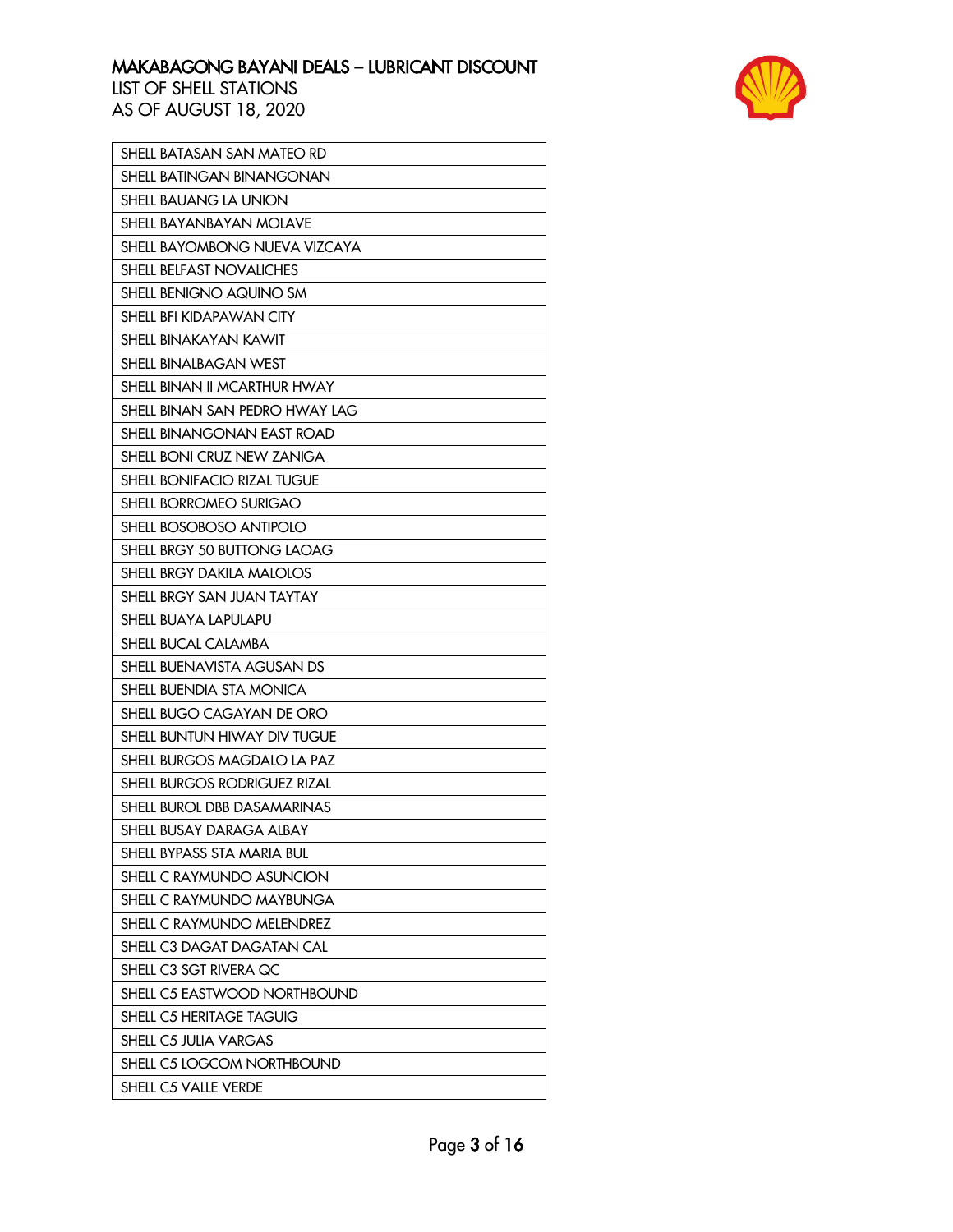

| SHELL CAA CITADELLA LS PINAS        |
|-------------------------------------|
| SHELL CABADBARAN AGUSAN DN          |
| <b>SHELL CABALANTIAN BACOLOR</b>    |
| <b>SHELL CABATUAN ISABELA</b>       |
| SHELL CABID-AN SORSOGON             |
| SHELL CAGAYAN RD 1 PLARIDEL         |
| SHELL CAGGAY TUGUEGARAO CITY        |
| SHELL CALAO ISABELA                 |
| <b>SHELL CALINAN DAVAO CITY</b>     |
| <b>SHELL CALINDAGAN DUMAGUETE</b>   |
| SHELL CALUMPANG TAYABAS QZN         |
| <b>SHELL CAMAGUE ILIGAN CITY</b>    |
| SHELL CAMAMANAN CDO                 |
| SHELL CAMARIN RD CALOOCAN           |
| SHELL CAMIAS N HWAY GEN SAN         |
| SHELL CAMINS CANELAR ZMBOANG        |
| SHELL CAMP ONE ROSARIO LU           |
| <b>SHELL CARANGAN OZAMIZ</b>        |
| SHELL CARCAR CITY CEBU              |
| SHELL CARLATAN SN FERNNDO LU        |
| <b>SHELL CARMELTOWN CANLUBANG</b>   |
| SHELL CARMEN ROSALES PANG           |
| <b>SHELL CARMONA BINAN</b>          |
| <b>SHELL CASA MILAN</b>             |
| SHELL CATALUNAN PEQUENO DAVAO       |
| SHELL CATAPUSAN TANAY RIZAL         |
| SHELL CATARMAN NORTHRN SAMAR        |
| SHELL CATBALOGAN DIVERSION          |
| SHELL CATBALOGAN W SAMAR            |
| SHELL CATICLAN MALAY AKLAN          |
| SHELL CEBU SOUTH BASAK PARDO        |
| SHELL CENTENNIAL RD KAWIT NB        |
| SHELL CHINO ROCES METROPLITN        |
| SHELL CIRCUMFERENTIAL ANTPLO        |
| SHELL CIRCUMFERENTIAL BACOLOD NB    |
| <b>SHELL CITY HEIGHTS GENSANTOS</b> |
| SHELL CLRKFILD FP ZNE PMPNGA        |
| SHELL CM RECTO LICOAN               |
| SHELL COASTAL ROAD ILOILO           |
| SHELL COGON ORMOC CITY              |
| SHELL COMPOSTELA CEBU               |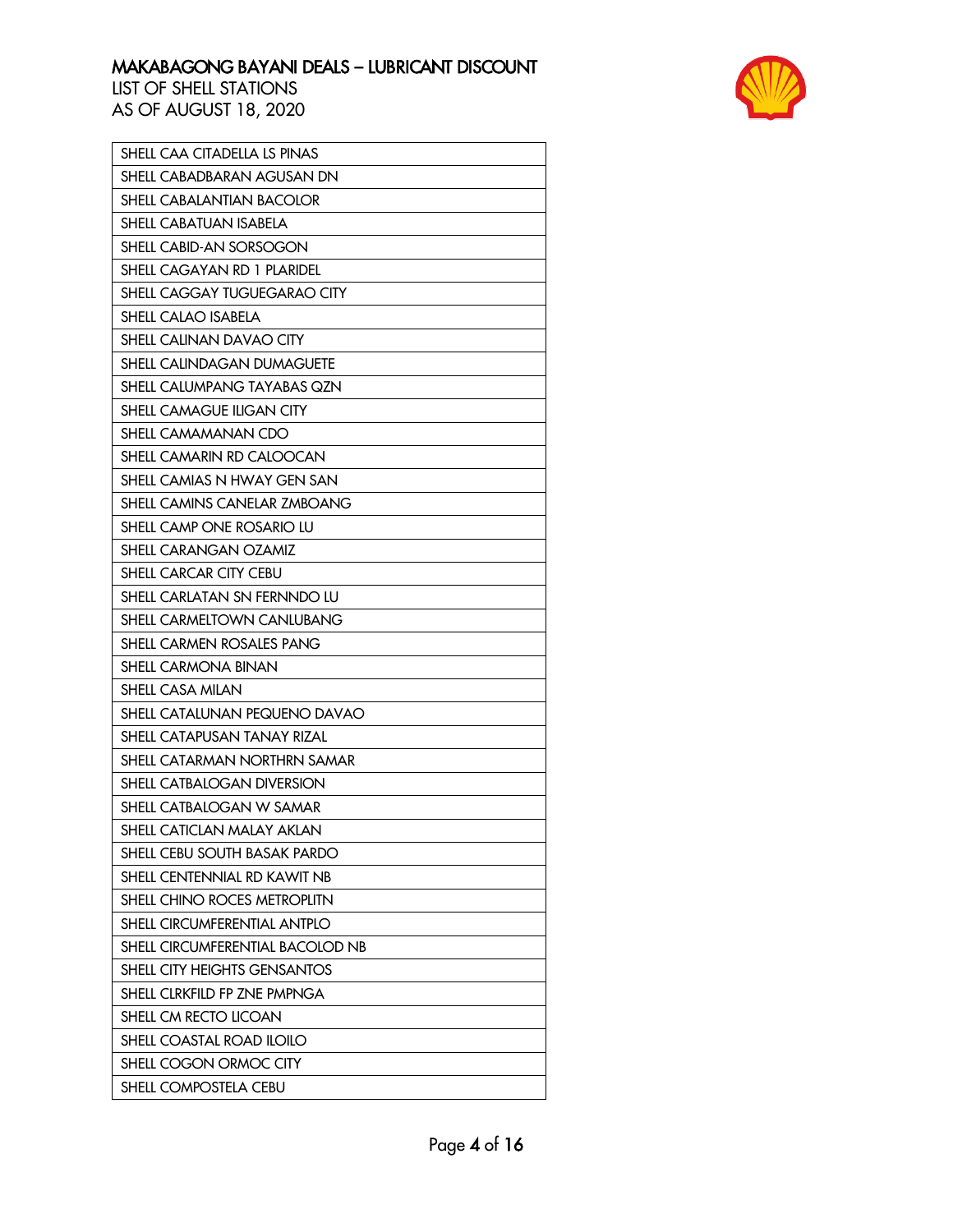

| SHELL CONCEPCION PEQUENIA 1   |
|-------------------------------|
| SHELL CONGRESIONL BAGO BNTAY  |
| SHELL CONGRESIONL BAHAY TORO  |
| SHELL CONGRESSIONAL CULIAT    |
| SHELL CONGRESSIONAL EXT QC    |
| SHELL CONSOLACION CEBU        |
| SHELL CORTES BOHOL            |
| SHELL CPG CALCETA TAGBILARAN  |
| SHELL CSC ROAD CONSOJONG      |
| SHELL CUENCA BATANGAS         |
| SHELL DAANGHARI IMUS CAVITE   |
| SHELL DAHLIA AVE FAIRVIEW     |
| SHELL DAKIT BOGO CEBU         |
| SHELL DALANDANAN VALENZUELA   |
| SHELL DAMOSA LANANG DAVAO     |
| SHELL DARANGAN BINANGONAN     |
| SHELL DEL MONTE AVE TALAYAN   |
| SHELL DEL ROSARIO NAGA CITY   |
| SHELL DEPARO RD CALOOCAN      |
| SHELL DIGOS ORIGINAL DAVAO    |
| SHELL DILA STA ROSA           |
| SHELL DIV RD LAOAG ILOCOS N   |
| SHELL DIVERSION MAMAY         |
| SHELL DIVERSION ROAD CDO      |
| SHELL DMA BRADCO PARANAQUE    |
| SHELL DMMA DON ANTONIO QC     |
| SHELL DMMA FERIA NORTHBOUND   |
| SHELL DMMA NORTH FAIRVIEW QC  |
| SHELL DMMA PEARL ST FAIRVIEW  |
| SHELL DOLORES SFO PAMPANGA    |
| SHELL DON JOSE STA ROSA       |
| SHELL DONA AMPARO CALOOCAN    |
| SHELL DONA SOLEDAD DON BOSCO  |
| SHELL DONA SOLEDAD PARANAQUE  |
| SHELL DONA SOLEDAD SM BICUTAN |
| SHELL DRT BALIUAG BULACAN     |
| SHELL DRT CARPA BALIUAG BUL   |
| SHELL DRT HWAY S CRISTO PUL   |
| SHELL DRT TANGOS BALIWAG BUL  |
| SHELL DUMAGUETE SO RD MAGNAO  |
| SHELL DUTERTE AGDAO DAVAO     |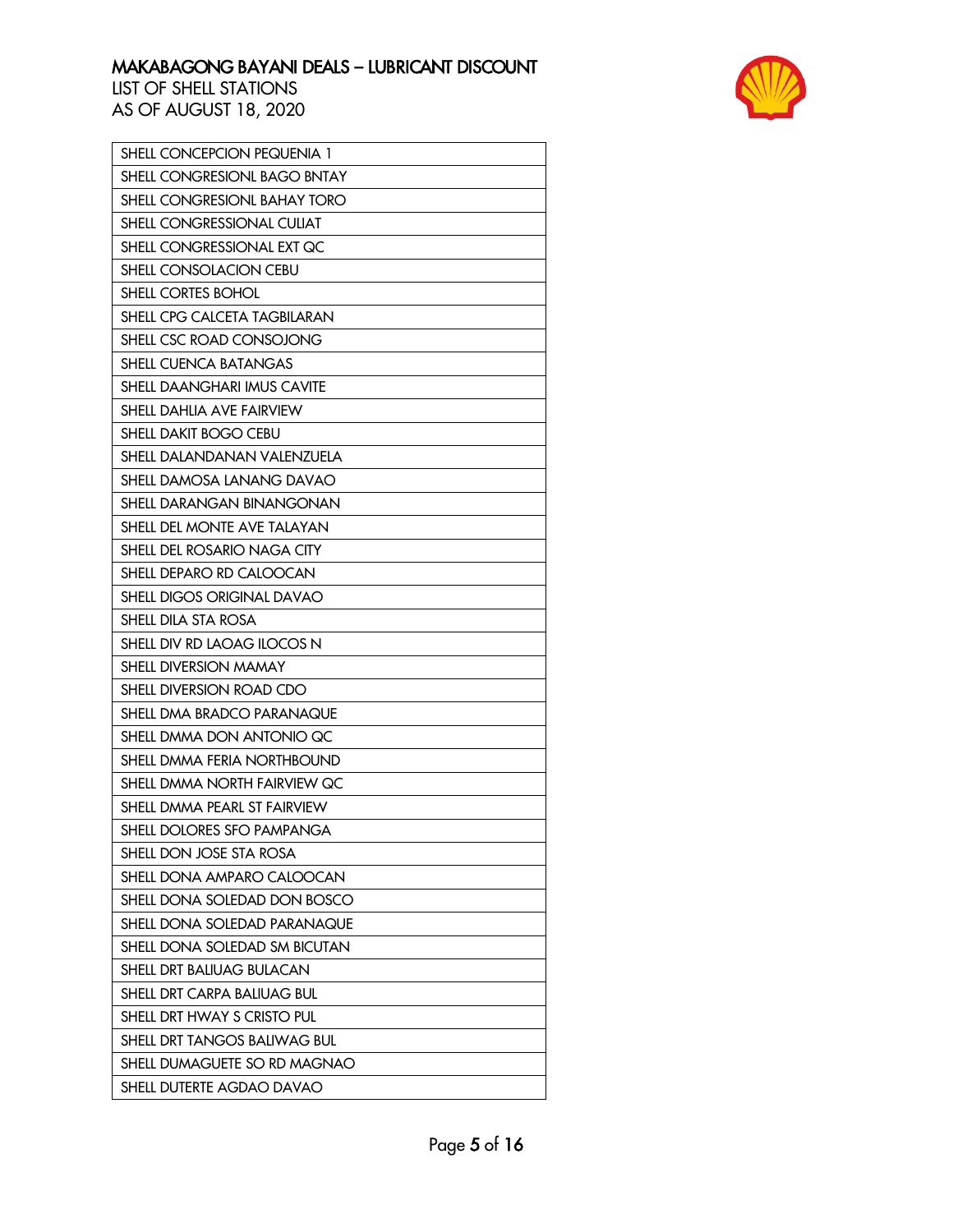

| SHELL DUTERTE LOMBOY CEBU           |
|-------------------------------------|
| SHELL E RODRIGUEZ BAGUMBAYAN        |
| SHELL E RODRIGUEZ J JIMENEZ         |
| SHELL E RODRIGUEZ STO NINO          |
| SHELL EAST BAJAC OLONGAPO           |
| SHELL EAST CANUMAY VLENZUELA        |
| SHELL EAST SERVICE RD SUCAT         |
| SHELL EDISON COR DIAN MAKATI        |
| SHELL EDSA BALINTAWAK QC            |
| SHELL EDSA BANSALANGIN QC           |
| SHELL EDSA BARANGAY BARRANCA        |
| SHELL EDSA BUENDIA                  |
| SHELL EDSA CALOOCAN QC BOUND        |
| SHELL EDSA ESTRELLA                 |
| SHELL EDSA FLORIDA MNDALUYNG        |
| SHELL EDSA HERITAGE                 |
| SHELL EDSA KAINGIN SBOUND QC        |
| SHELL EDSA MAIN CUBAO QC            |
| SHELL EDSA MALIBAY PASAY            |
| SHELL EDSA MCKINLEY                 |
| SHELL EDSA NIA PINAHAN QC           |
| SHELL EDSA S TRIANGLE GMA           |
| SHELL EL SALVADOR MISAMIS OR        |
| SHELL EMILIO VERGARA CABANATUAN     |
| SHELL ESCARIO CAPITOL CHURCH        |
| SHELL ESPANA EXT D TUAZON           |
| SHELL ESR BGY SAN MARTIN PQUE       |
| SHELL ETON STA ROSA LAGUNA          |
| SHELL F CABAHUG CEBU CITY           |
| SHELL FAB MARIVELES BATAAN          |
| SHELL FELIX CYPRESS                 |
| SHELL FERNANDEZ DAGUPAN PANG        |
| SHELL FERNANDO ANGAT BULACAN        |
| SHELL FLOODWAY MANGGAHAN            |
| SHELL GATID STA CRUZ                |
| SHELL GEN LUIS ST NOVALICHES        |
| SHELL GEN LUNA AMPID                |
| SHELL GEN LUNA SABANG LIPA          |
| SHELL GEN MAXILOM CEBU              |
| <b>SHELL GEN SAN DRIVE KORONDAL</b> |
| SHELL GEN TDE LEON VLENZUELA        |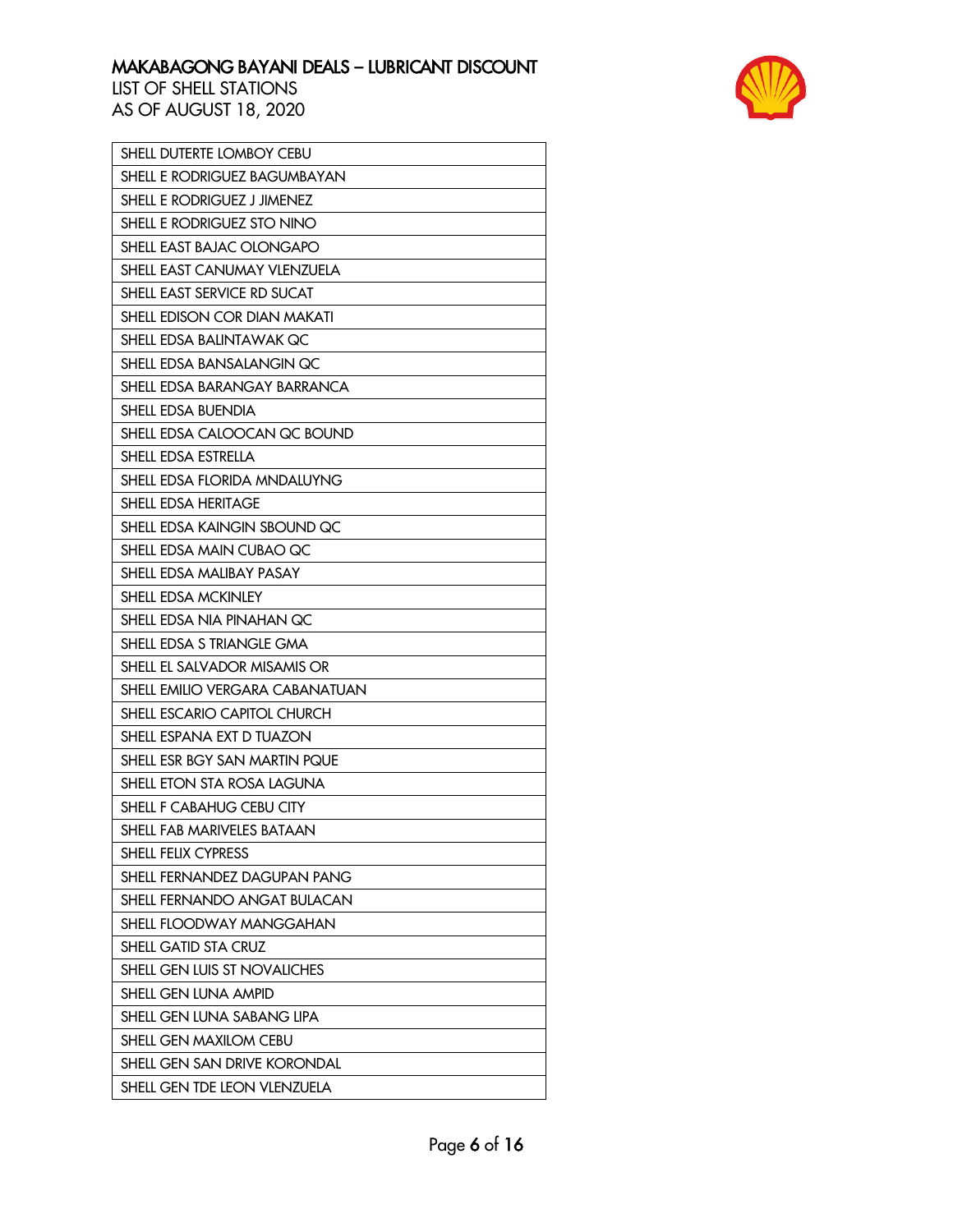

| SHELL GOMEZ ESCALANTE               |
|-------------------------------------|
| SHELL GOV DRIVE CARMONA             |
| SHELL GOV FERRER RD GEN TRI CAV     |
| SHELL GOV PASCUAL POTRERO           |
| SHELL GOVERNORS DRIVE LANGKAAN      |
| SHELL GREDU PANABO SB               |
| SHELL GUANZON TAN LORENZO           |
| SHELL GUIWAN ZAMBOANGA CITY         |
| SHELL GUMAMELA BALAYAN BATS         |
| SHELL GUYONG STA MARIA BUL          |
| SHELL H ABELLANA SUICO              |
| SHELL H LOPEZ BLVD BALUT            |
| SHELL HILONGOS LEYTE                |
| SHELL IMELDA ROCES AVE LEGAZPI      |
| <b>SHELL INOSLUBAN LIPA</b>         |
| SHELL INOSLUBAN SB LIPA             |
| SHELL IPONAN CAGAYAN DE ORO         |
| SHELL J ABAD SANTOS TECSON          |
| SHELL J M BASA ORTIZ                |
| SHELL J PANIS USC                   |
| SHELL JA CA TAGBILARAN BOHOL        |
| SHELL JC AQUINO MALL BUTUAN         |
| SHELL JOSE RIZAL NORTH              |
| SHELL JP LAUREL F TORRES            |
| SHELL JP LAUREL HWAY MALVAR         |
| SHELL JP LAUREL HWAY TAMBO          |
| SHELL JP LAUREL LANANG GOLF         |
| SHELL JP RIZAL LAMUAN MRIKNA        |
| SHELL JP RIZAL SAN ROQUE            |
| SHELL JP RIZAL TRINIDAD             |
| SHELL JPRIZAL SPAIN MARIKINA        |
| SHELL JUAN LUNA DEL FIERRO          |
| SHELL JY PEREZ KABANKALAN           |
| SHELL KABACAN NORTH COTABATO        |
| SHELL KAHILOM 3 PANDACAN            |
| SHELL KALAW DEL PILAR               |
| SHELL KALAYAAN MAKATARUNGAN         |
| SHELL KALAYAAN TEACHERS VILL        |
| <b>SHELL KAMIAS COR KASINGKSING</b> |
| SHELL KATIPUNAN 1ST IGNATIUS        |
| SHELL KATIPUNAN AV MILAGROSA        |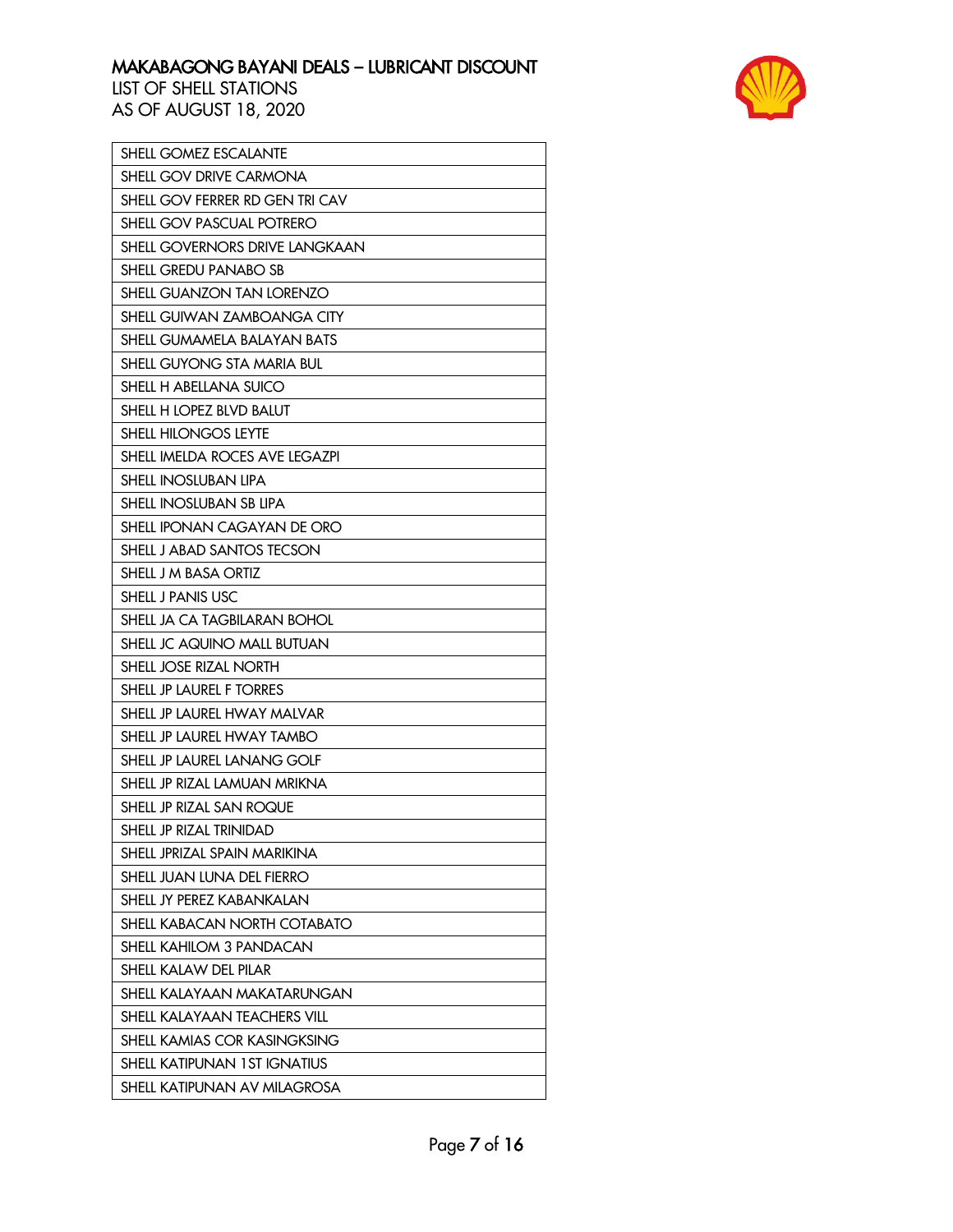

| SHELL KATIPUNAN BLUERIDGE QC    |
|---------------------------------|
| SHELL KATIPUNAN LA VISTA QC     |
| SHELL KAUSWAGAN CDO             |
| SHELL KAUSWAGAN LDN             |
| SHELL KIDAPAWAN CITY            |
| SHELL KINABJANGAN NASIPIT       |
| SHELL KINGKING PNTUKAN DAVAO    |
| SHELL KM17 AGUINALDO BACOOR     |
| SHELL KM4 BALILI LA TRINIDAD    |
| SHELL KM4 MARCOS HWAY BAGUIO    |
| SHELL KM4 NATL HWAY SURIGAO     |
| SHELL KUMINTANG IBABA BTNGS     |
| SHELL KUMINTANG LLAYA BATS      |
| SHELL LACSON 18TH BACOLOD       |
| SHELL LACSON SANTA CLARA        |
| SHELL LAGAO GENERAL SANTOS      |
| SHELL LALIG TIAONG QUEZON       |
| SHELL LAONG LAAN DELA FUENTE    |
| SHELL LASERNA KALIBO AKLAN CITY |
| SHELL LAUREL HWAY TANAUAN       |
| SHELL LAYAC DINALUPIHAN BAT     |
| SHELL LAZATIN SAN FERNANDO      |
| SHELL LEDESMA MABINI ILOILO     |
| SHELL LEVI MARIANO TAGUIG       |
| SHELL LIBERTAD DONA JULIANA     |
| SHELL LIMKETKAI CDO             |
| SHELL LLAMAS LAWAAN TALISAY     |
| SHELL LOPEZ BLVD NAVOTAS        |
| SHELL LOPEZ JAENA STA ISABEL    |
| SHELL LOWER PAYATAS RODRIGUEZ   |
| SHELL LUKARIA QUEZON CITY       |
| <b>SHELL LUMBANGAN NASUGBU</b>  |
| SHELL LUPON DAVAO ORIENTAL      |
| SHELL M CONCEPCION PASIG        |
| SHELL MAA DAVAO CITY            |
| SHELL MAASIM SN RAFAEL BULCN    |
| SHELL MABINI BATANGAS           |
| SHELL MABINI RIZAL TALISAY      |
| SHELL MACABLING STA ROSA        |
| SHELL MACAPAGAL BELLA PQUE      |
| SHELL MAGDIWANG NOVELETA        |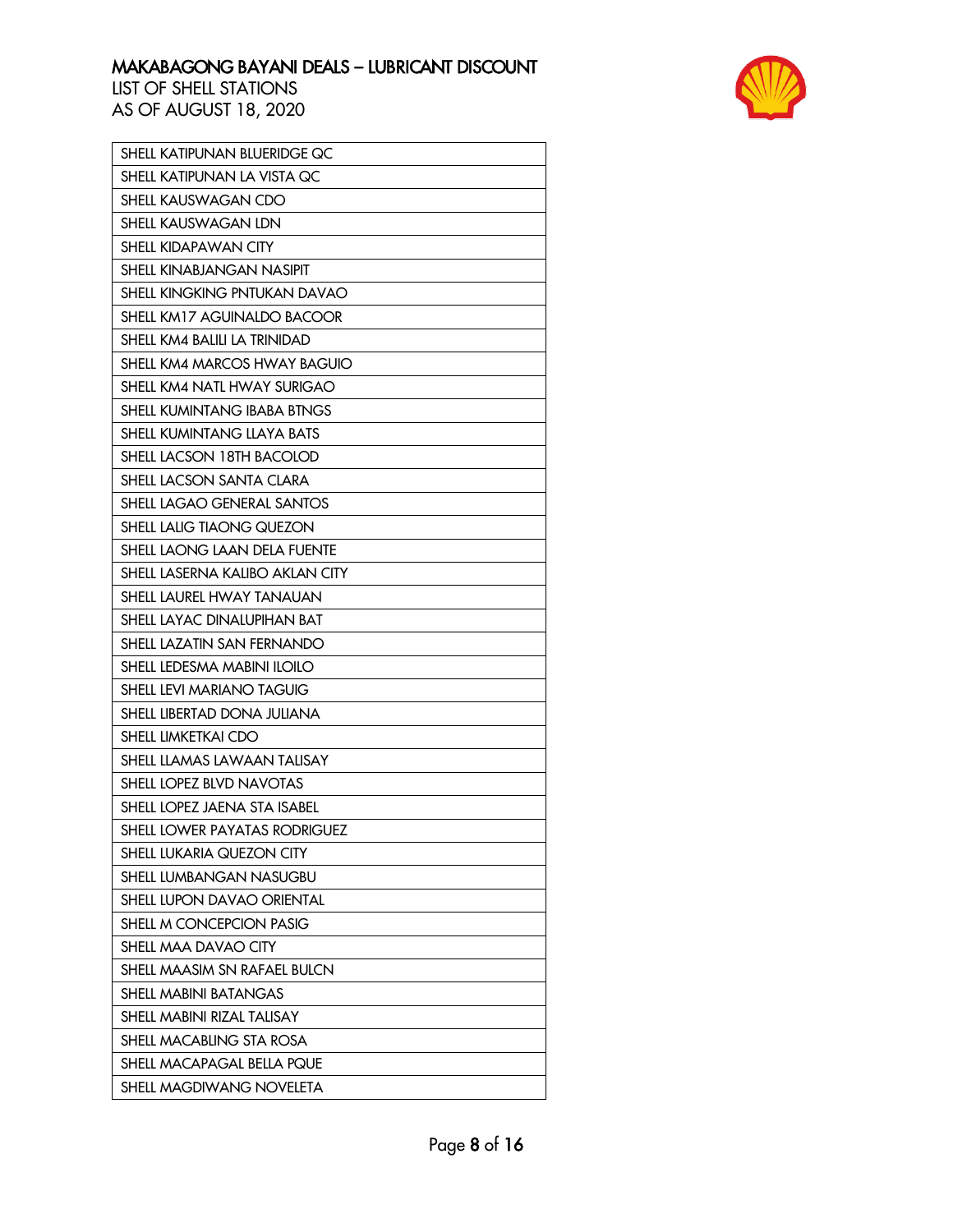

| SHELL MAGSAYSAY AVE NAGA         |
|----------------------------------|
| SHELL MAGSAYSAY COR FORTUNA      |
| SHELL MAGSINGAL ILOCOS SUR       |
| SHELL MAHARLIKA HWAY APITONG     |
| SHELL MAHARLIKA HWAY CALAMBA     |
| SHELL MAHARLIKA SM LUCENA        |
| SHELL MAHARLIKA TALAVERA N E     |
| SHELL MAHAYAHAY ILIGAN           |
| SHELL MAHRLIKA CABANATUAN NE     |
| SHELL MAKILALA NRTH COTABATO     |
| SHELL MALAYBALAY BUKIDNON        |
| SHELL MALIWALO TARLAC TARLAC     |
| SHELL MAMBALING ROAD CEBU        |
| SHELL MANGGAHAN GEN TRIAS        |
| SHELL MANILA EAST RD N BOUND     |
| SHELL MANILA EAST TAYTAY         |
| SHELL MANSILINGAN BAC            |
| SHELL MARAWOY LIPA BATANGAS      |
| SHELL MARBEL KORONADL CITY       |
| SHELL MARCOS ALVAREZ TALON       |
| SHELL MARCOS ALVAREZ VENICE      |
| SHELL MARCOS HIGHWAY COGEO       |
| SHELL MARCOS HIGHWAY DELAPAZ     |
| SHELL MARCOS HWAY ANTIPOLO       |
| SHELL MARCOS HWAY MH D PILAR     |
| SHELL MARCOS HWAY WBND RIZAL     |
| SHELL MARILAO BULACAN            |
| SHELL MARUNGKO ANGAT BULACAN     |
| SHELL MASAYA ROSARIO             |
| SHELL MASIN CANDELARIA QZN       |
| SHELL MASINAG ANTIPOLO           |
| SHELL MATI DAVAO ORIENTAL        |
| SHELL MATINA DC GOLF CLUB        |
| SHELL MATINA ENCLAVES DAVAO      |
| SHELL MAYBANGCAL MORONG          |
| SHELL MCARTHUR AGOO LA UNION     |
| SHELL MCARTHUR HWAY LAPASAN      |
| SHELL MCARTHUR HWAY MALOLOS      |
| <b>SHELL MCARTHUR J GONZALES</b> |
| SHELL MCARTHUR KARUHATAN         |
| SHELL MCARTHUR PULUNG BULU       |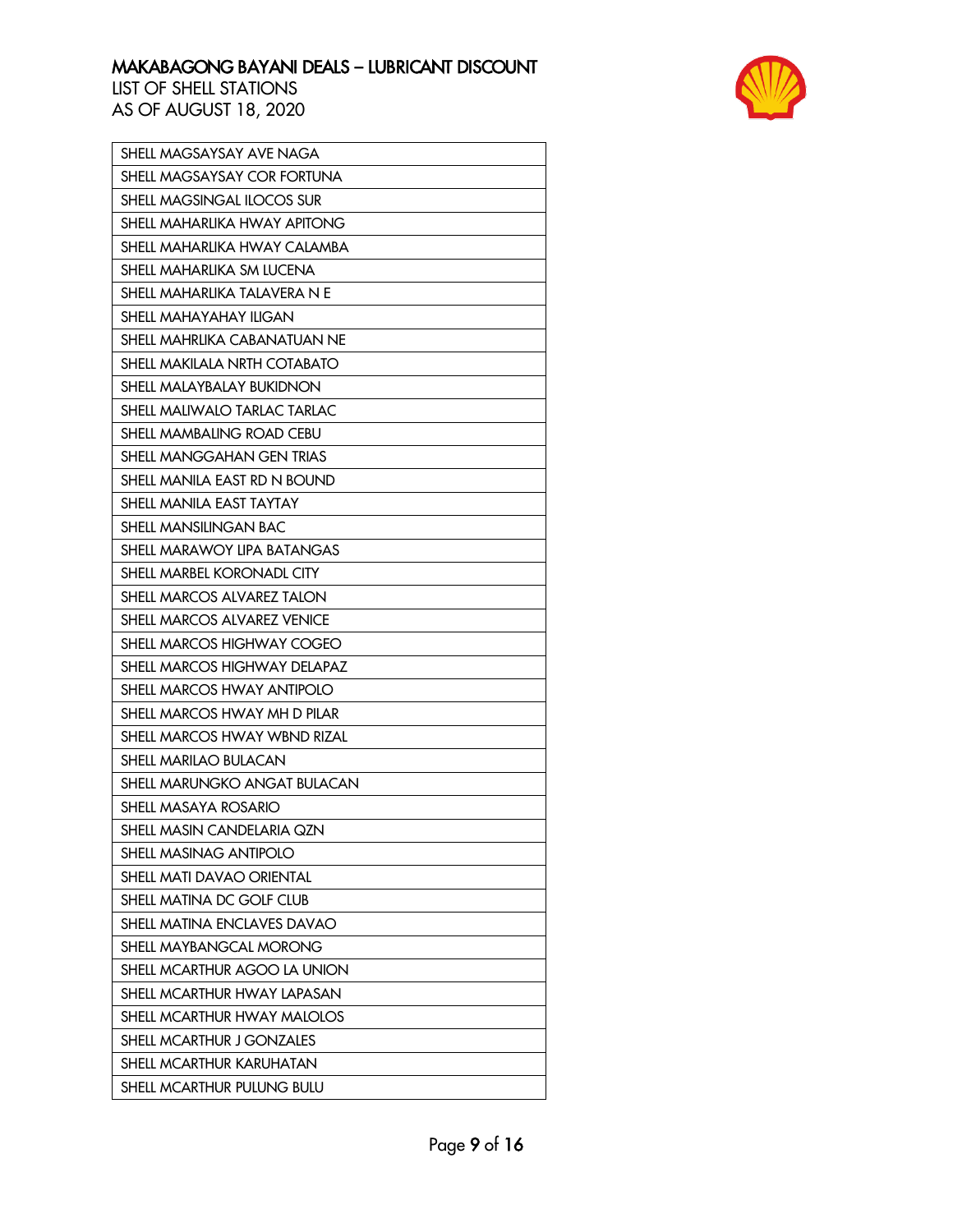

| SHELL MCARTHUR SBND URDANETA |
|------------------------------|
| SHELL MCARTHUR TINAJEROS     |
| SHELL MCARTHUR TORIL DAVAO   |
| SHELL MCARTHUR VILLASIS PANG |
| SHELL MCLL DIVSORIA ZAMB CTY |
| SHELL MERCADO STAROSA LAGUNA |
| SHELL MERCEDES AVE PASIG     |
| SHELL MERCEDES ZMBOANGA CITY |
| SHELL MH DEL PILAR MALABON   |
| SHELL MH DEL PILAR MAYSILO   |
| SHELL MHARLIKA DEL PILAR CAB |
| SHELL MINDANAO COR SSS RD    |
| SHELL MINDANAO TANDANG SORA  |
| SHELL MINDANAO VETERANS QC   |
| SHELL MINDAVE BAHAY TORO     |
| SHELL MJ CUENCO CARRETA      |
| SHELL ML QUEZON SUNFLOWER    |
| SHELL MLA CVITE RD DALAHICAN |
| SHELL MOLINO BLVD BACOOR     |
| SHELL MOLINO PAG ASA BACOOR  |
| SHELL MONTALBAN RIZAL        |
| SHELL MORIONES TONDO MANILA  |
| SHELL MUZON DEL MONTE BULACN |
| SHELL N BACALSO MINGLANILLA  |
| SHELL N DOMINGO ARTIAGA      |
| SHELL N EXPRESSWAY DAU PAMP  |
| SHELL N HIWAY KORONADAL CITY |
| SHELL NAGA RD PULANG LUPA    |
| SHELL NAGUILIAN ISABELA      |
| SHELL NAGUILIAN1 BAGUIO CITY |
| SHELL NANGALISAN LAOAG CITY  |
| SHELL NAT HWAY GUSA EB       |
| SHELL NAT HWAY LAGAO         |
| SHELL NAT HWAY MABUHAY 2     |
| SHELL NAT HWY TOMAS CABILI   |
| SHELL NAT L HIGHWAY TUNASAN  |
| SHELL NAT L HWAY ALABANG VIA |
| SHELL NATALIO BACALSO CEBU   |
| SHELL NATIONAL HIWAY BURU-UN |
| SHELL NATL HIWAY MINGLANILLA |
| SHELL NATL HWAY IPIL SIBUGAY |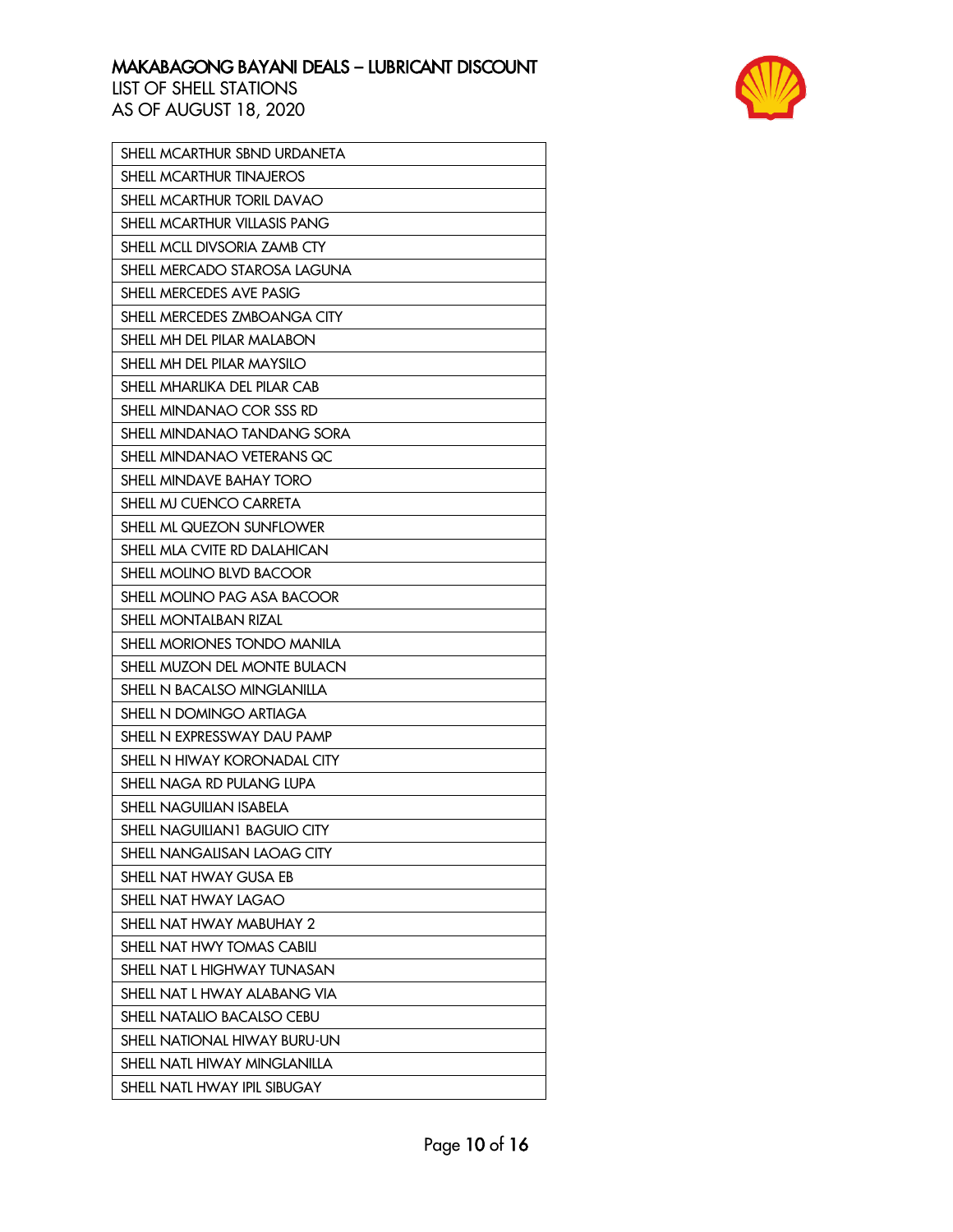

| SHELL NATL HWAY LABANGAL GSC     |
|----------------------------------|
| SHELL NATL HWAY LAGUINDINGAN     |
| SHELL NATL HWAY MABOLO NAGA      |
| <b>SHELL NAVAL BILIRAN LEYTE</b> |
| SHELL NB MCBRIONES MANDAUE       |
| SHELL NB SLT STO TOMAS BINAN     |
| SHELL NEW YORK WEST PT CUBAO     |
| SHELL NHWAY SOLANO NUEVA         |
| SHELL NINOY AQUINO PARANAQUE     |
| SHELL NLT1 NORTHBOUND BUL        |
| SHELL NLT2 SBND MEXICO PAMP      |
| SHELL NLT3 GUIGUINTO BULACAN     |
| SHELL NORTH CONSOLACION CEBU     |
| SHELL NORTH MANDURIAO ILOILO     |
| SHELL NORZAGARAY BULACAN         |
| SHELL NUEVA SAN PEDRO            |
| SHELL NULATULA TACLOBAN          |
| SHELL NUNEZ CAMINO NUEVO         |
| SHELL NUVALI STA ROSA CITY       |
| SHELL OCHOA BUTUAN               |
| SHELL OG1 SAN FERNANDO PAMP      |
| SHELL OLIVEROS ANTIPOLO          |
| SHELL ORTIGAS AVE C RAYMUNDO     |
| SHELL ORTIGAS CONNECTICUT        |
| SHELL ORTIGAS EX CAINTA EAST     |
| SHELL ORTIGAS EXT BGY ISIDRO     |
| SHELL ORTIGAS EXT PEARL          |
| SHELL ORTIGAS EXT TAYTAY         |
| SHELL ORTIGAS F ORTIGAS          |
| SHELL OSMENA HWAY ESTANISLAO     |
| SHELL OTIS PAZ GUAZON            |
| SHELL OUANO AVE NORTH            |
| SHELL OUANO AVE SOUTH            |
| SHELL P SANCHEZ STA MESA         |
| SHELL PACIANO CALAMBA            |
| SHELL PALA PALA DASMARINAS       |
| SHELL PALLOCAN WEST BATANGAS     |
| SHELL PAMPANG SORSOGON           |
| SHELL PAMPANGA SASA DAVAO        |
| SHELL PANADTARAN SANFERNANDO     |
| <b>SHELL PANIT AN CAPIZ</b>      |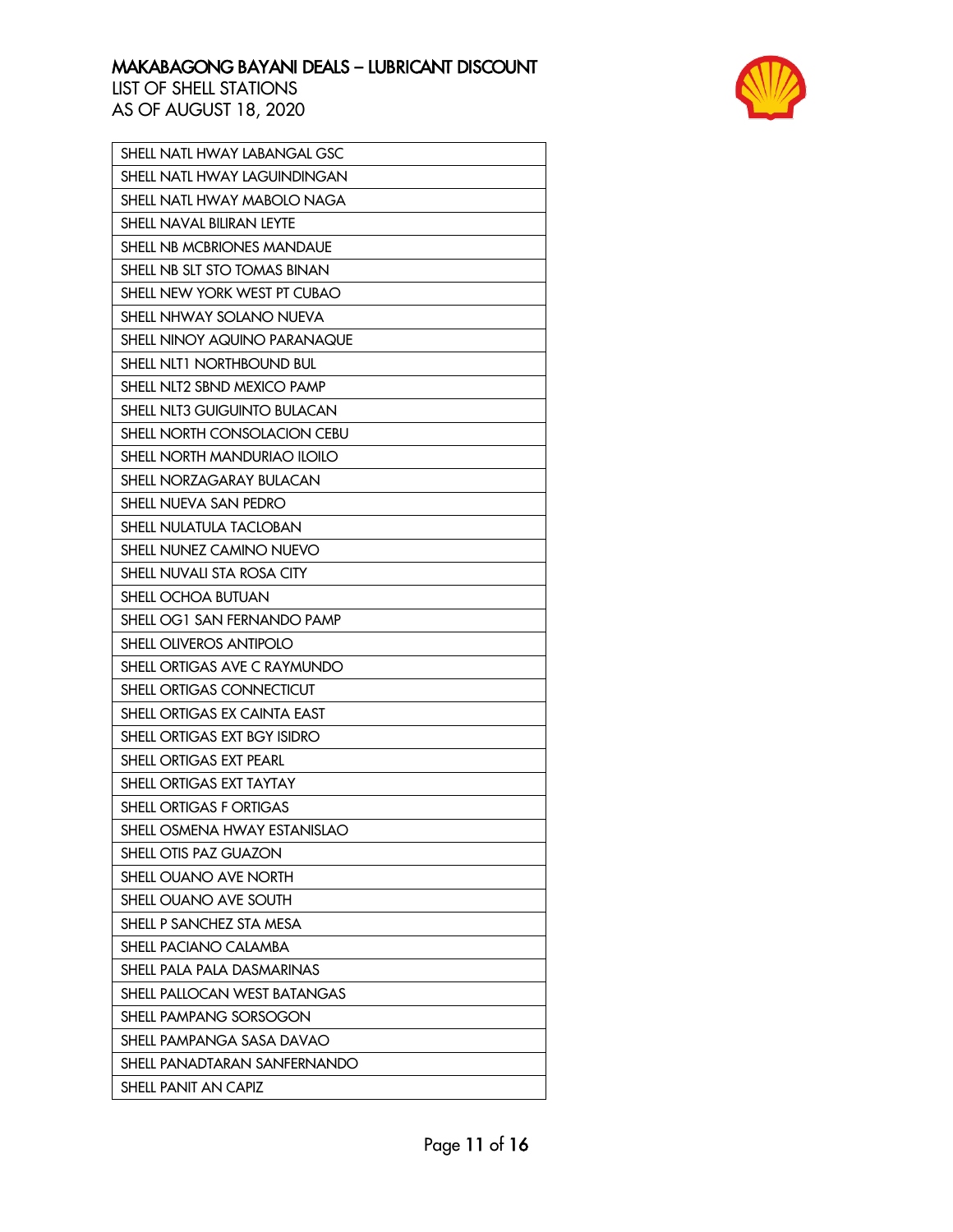

| SHELL PARKLNE DAANGHARI             |
|-------------------------------------|
| SHELL PARUGAN ANTIPOLO              |
| SHELL PASIG BLVD KAWILIHAN          |
| SHELL PASO D BLAS VALENZUELA        |
| <b>SHELL PATEROS USUSAN TAGUIG</b>  |
| SHELL PEDRO GIL TEJERON             |
| SHELL PEPSI TUNASAN                 |
| SHELL PLARIDEL BYPASS BUSTOS        |
| SHELL PLARIDEL MANDAUE              |
| SHELL PLEASNT HILLS SJDM BUL        |
| SHELL POB CARMEN COTABATO           |
| SHELL POB KAPATAGAN LDN             |
| SHELL POB MONTEVISTA DVAO DN        |
| SHELL POBLACION STA TERESITA        |
| <b>SHELL POLANGUI ALBAY</b>         |
| SHELL POOK LIGAYA DILIMAN QC        |
| <b>SHELL PORT DIVERSION BATNGAS</b> |
| SHELL PRES OSMENA CEBU CITY         |
| SHELL PRES QUIRINO LINAO            |
| SHELL PRES QUIRINO MENOZA           |
| SHELL PULO CABUYAO                  |
| SHELL PUSOK LAPU LAPU CEBU          |
| SHELL QUEZON AVE DIPOLOG            |
| SHELL QUEZON AVE EDSA BOUND         |
| SHELL QUEZON AVE IBANK QC           |
| SHELL QUEZON AVE WESTBOUND          |
| SHELL QUEZON MGUIKAY MANDAUE        |
| SHELL QUEZON NATL HWAY PUSOK        |
| SHELL QUEZON REYES KALIBO           |
| SHELL QUIRINO AVENUE A MABINI       |
| SHELL QUIRINO CENTRAL BANK          |
| <b>SHELL QUIRINO CLAUDIO</b>        |
| SHELL QUIRINO GULOD NOVLCHES        |
| SHELL QUIRINO HWAY BAESA QC         |
| SHELL QUIRINO NAGA RD               |
| <b>SHELL QUIRINO ZAPOTE FLYOVER</b> |
| SHELL R10 NBOUND TONDO MLA          |
| SHELL R10 TONDO MANILA              |
| SHELL RAE COR 7TH AVE CAL           |
| SHELL REAL DUMAGUETE CITY           |
| SHELL REAL NORTH TACLOBAN           |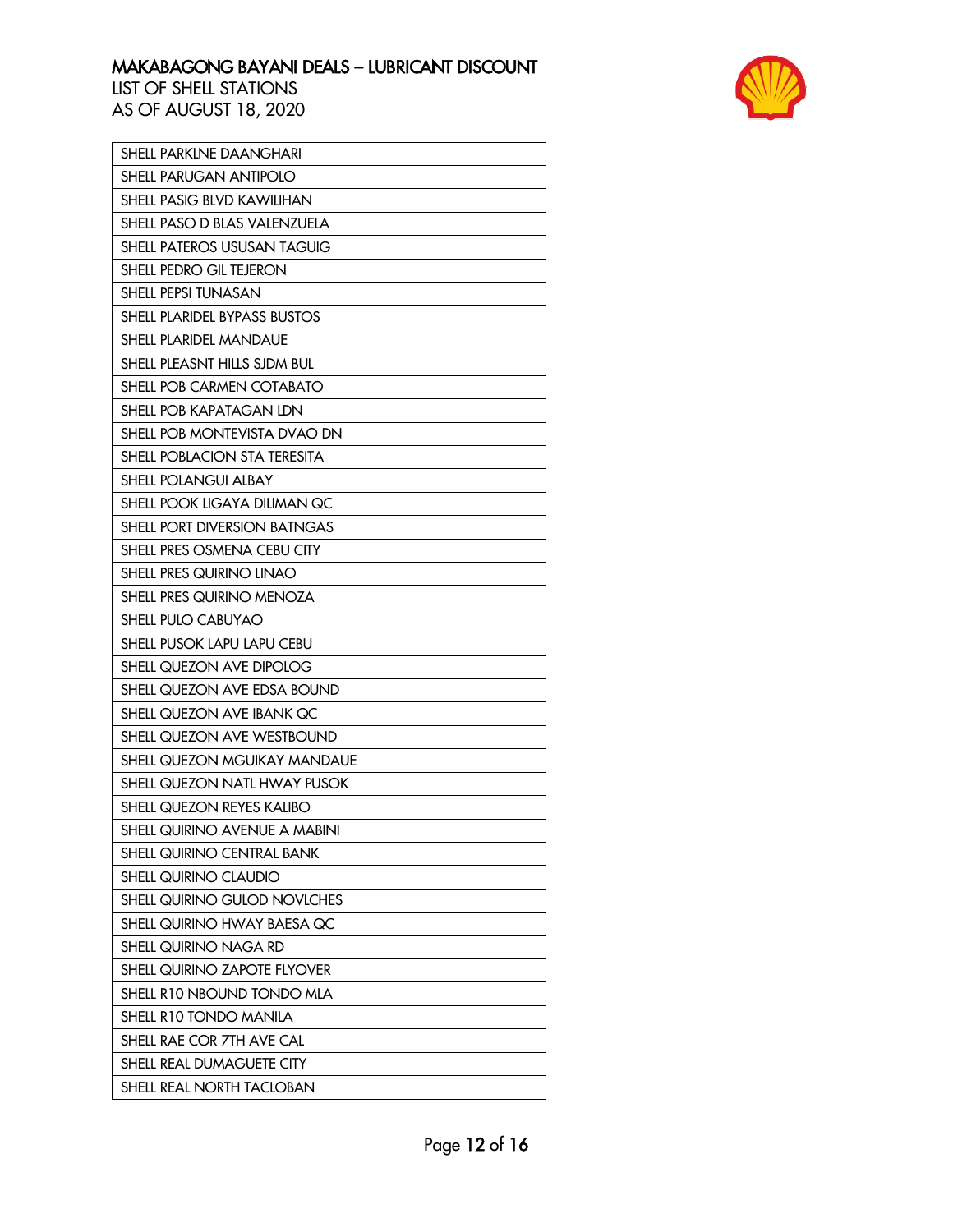

| SHELL REAL TACLOBAN CITY           |
|------------------------------------|
| SHELL REGALADO PASONG PUTIK        |
| SHELL RETIRO COR D TUAZON QC       |
| SHELL RIZAL AVE DIPOLOG            |
| SHELL RIZAL AVE PAGADIAN           |
| SHELL RIZAL BRGY 24 LEGASPI        |
| SHELL RIZAL CENTRAL MATI           |
| SHELL RIZAL NUEVA ECIJA            |
| SHELL RIZAL ST LEGASPI             |
| SHELL RODRGUEZ QUEZON ANGONO       |
| SHELL ROOSEVELT PITIMINI QC        |
| SHELL ROXAS AVE BAYOR              |
| SHELL ROXAS TRIANGULO NAGA         |
| SHELL S OSMENA T PADILLA           |
| <b>SHELL SABANG BALIUAG</b>        |
| SHELL SAHUD ULAN TANZA CAVTE       |
| SHELL SALAWAG DASMARINAS           |
| SHELL SALINAS EDISON CEBU          |
| SHELL SAMAPALOC2 SARIAYA QZN       |
| SHELL SAN ANTONIO BINAN            |
| <b>SHELL SAN ANTONIO PARANAQUE</b> |
| SHELL SAN CRISTOBAL CALAMBA        |
| SHELL SAN FERMIN CAUAYAN           |
| SHELL SAN FRANCISCO NBOUND         |
| SHELL SAN IDELFONSO BULACAN        |
| SHELL SAN IGNACIO SAN PABLO        |
| SHELL SAN JOSE ALVAREZ             |
| SHELL SAN JOSE DIGOS CITY          |
| SHELL SAN JUAN BALAGTAS BUL        |
| SHELL SAN JUAN PILI CAM SUR        |
| SHELL SAN JUAN SAN ILDEFONSO       |
| SHELL SAN MIGUEL CALASIAO          |
| SHELL SAN NICOLAS ILOCOS NORTE     |
| SHELL SAN RAFAEL DAVAO CITY        |
| SHELL SAN RAFAEL TARLAC            |
| SHELL SAN RARAEL SAN PABLO         |
| SHELL SAN REMEGIO CEBU             |
| SHELL SAN ROQUE IRIGA CITY         |
| SHELL SAN ROQUE TALISAY CEBU       |
| SHELL SANTIAGO ISABELA             |
| SHELL SANTILLAN PASONG TAMO        |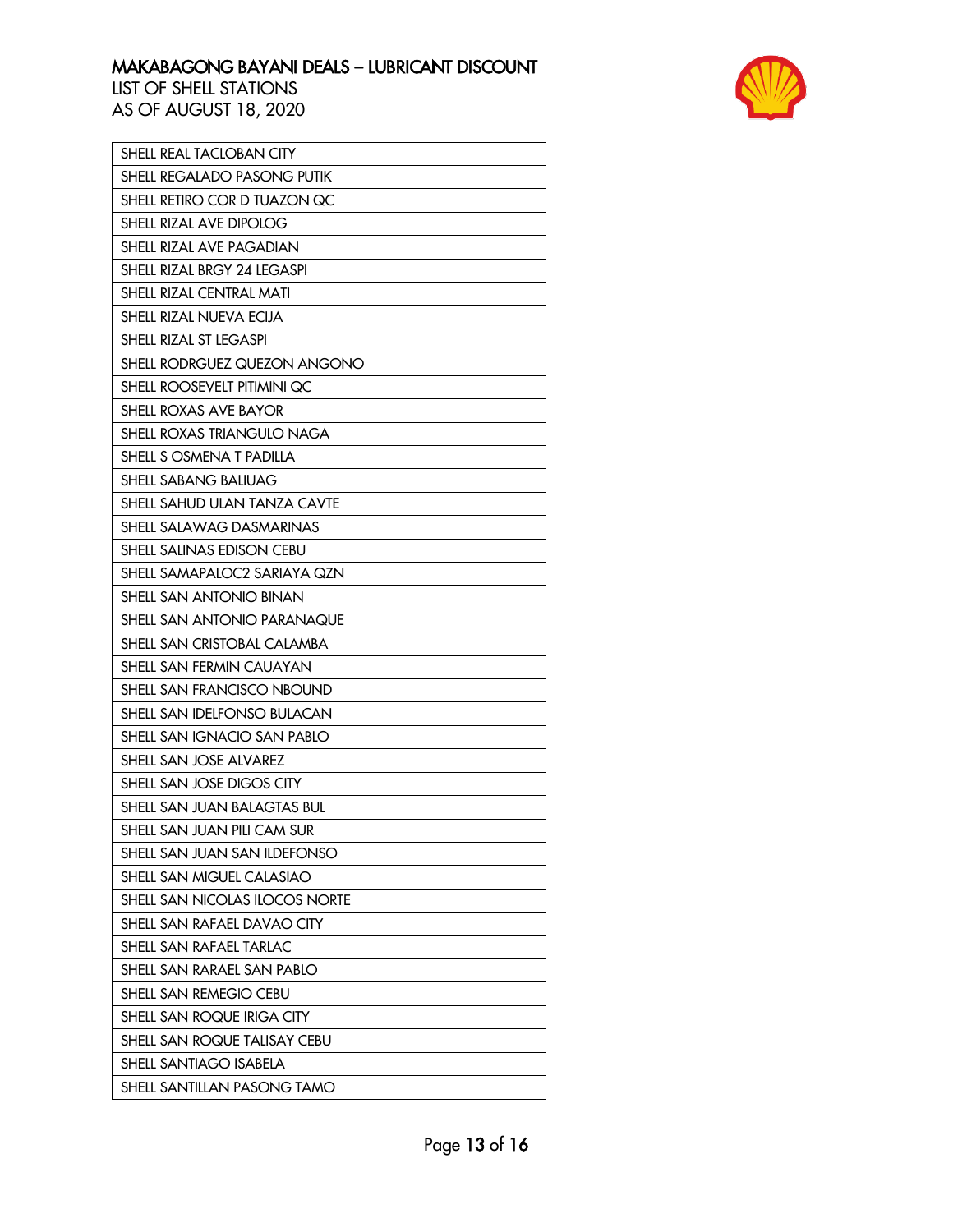

| SHELL SAUYO NOVALICHES QC         |
|-----------------------------------|
| SHELL SB MCBRIONES MANDAUE        |
| SHELL SEVILLA SFO LA UNION        |
| SHELL SHAW CAPITOL DRIVE          |
| SHELL SHAW PILAR MABINI           |
| SHELL SIBULAN AIRPORT             |
| SHELL SINDALAN SFO PAMPANGA       |
| SHELL SINSUAT COTABATO            |
| SHELL SINSUAT DON RABAGO          |
| SHELL SN JOSE BLIWAG BULACAN      |
| SHELL SN ROQUE CALINAN DAVAO      |
| SHELL SOLIVEN ANTIPOLO CITY       |
| SHELL SORIANO TABON CAVITE        |
| SHELL SORSOGON CITY PROPER        |
| SHELL SOUTH SUPER MAGALLANES      |
| SHELL SOUTHWOODS DRIVE BINAN      |
| SHELL STA ELENA CAM NORTE         |
| SHELL STA MARIA CALAUAG           |
| SHELL STA MARIA ILOCOS SUR        |
| SHELL STO DOMINGO ILOCOS SUR      |
| SHELL STO TOMAS PAMPANGA          |
| SHELL SUBIC ZAMBALES              |
| SHELL SUCAT RD PARANAQUE          |
| SHELL SUCAT RD SAN DIONISIO       |
| SHELL SUCAT RD SAN ISIDRO         |
| SHELL SUCAT STA RITA              |
| SHELL SUMACAB CABANATUAN          |
| SHELL SUMULONG ANTIPOLO CITY      |
| SHELL SUMULONG HWAY MAMBUGAN      |
| SHELL SUMULONG STO DOMINGO        |
| SHELL SUSANO EDEN NOVALICHES      |
| SHELL SUSANO RD CAMARIN CAL       |
| SHELL T MORATO E RODRIGUEZ        |
| SHELL T SANTIAGO PALTOK           |
| SHELL TABACO ALBAY                |
| SHELL TABANG TOLL GUIGUINTO       |
| <b>SHELL TABUCAN ILOILO</b>       |
| SHELL TAFT DAGONOY DLSU           |
| SHELL TAFT LIONS PASAY            |
| SHELL TAFT NORTH MEGAWORLD ILOILO |
| SHELL TAGAPO STA ROSA             |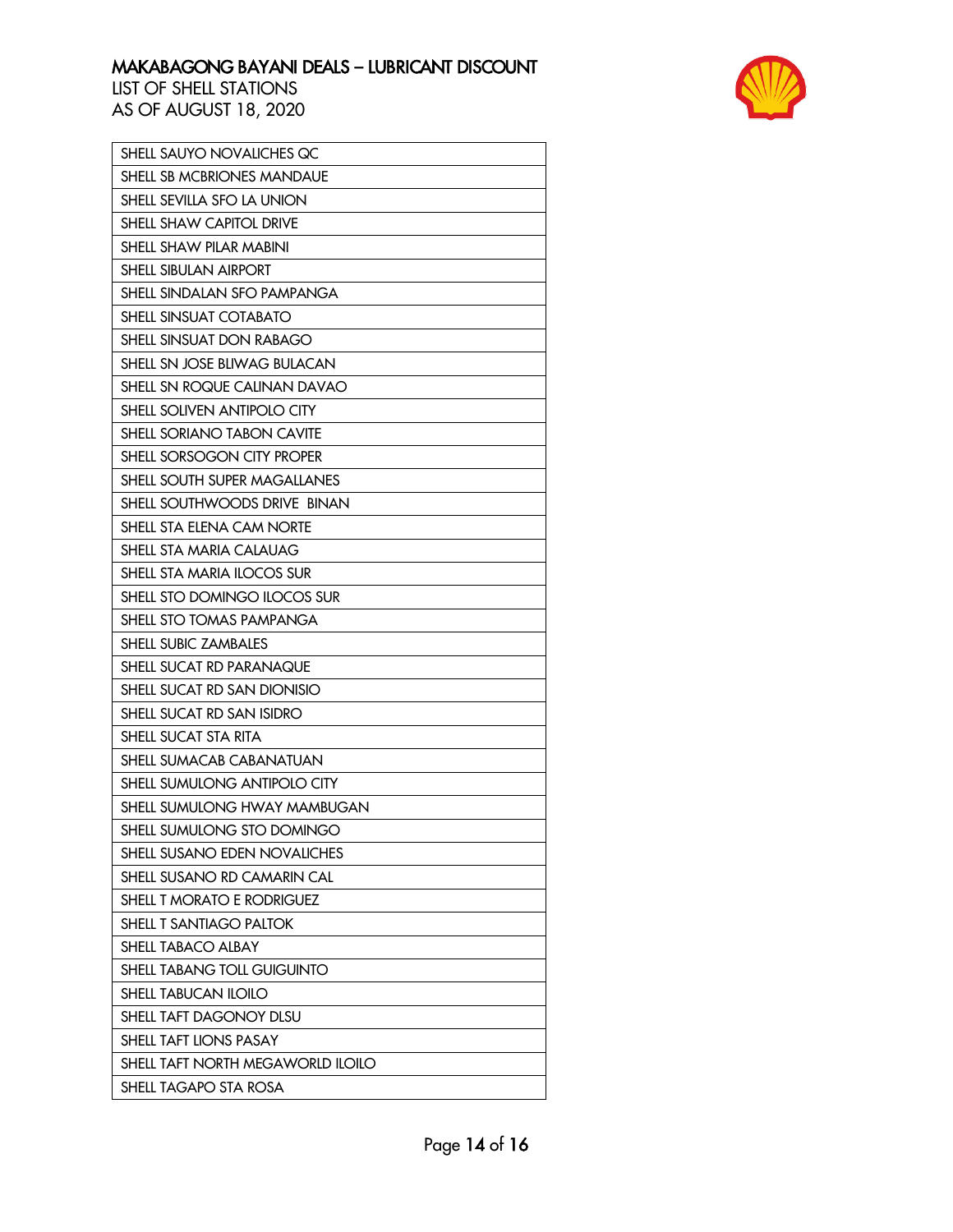

| SHELL TAGAYTAY KAYBGAL SOUTH        |
|-------------------------------------|
| SHELL TAGOLOAN MISAMIS OR           |
| <b>SHELL TAGUDIN ILOCOS SUR</b>     |
| SHELL TAGUM NAT HWAY SB             |
| <b>SHELL TAGUNOL PARDO CEBU</b>     |
| SHELL TAMBO S ROSARIO ILIGAN        |
| SHELL TAMONTAKA COTABATO            |
| SHELL TANAUAN CITY BATANGAS         |
| SHELL TANDANG SORA QUIRINO          |
| SHELL TANEDO MCARTHUR TARLAC        |
| <b>SHELL TANGUB MANVILLE BAC</b>    |
| SHELL TAPUAC DAGUPAN PANG           |
| SHELL TARA SIPOCOT CAM SUR          |
| SHELL TAYUD CONSOLACION CEBU        |
| SHELL TAYUMAN A SANTOS TONDO        |
| SHELL TEJERO GEN TRIAS              |
| SHELL TELEBASTAGAN SFO CITY         |
| <b>SHELL TIBANGA GAISANO</b>        |
| SHELL TIMOG AVE SCT TUAZON          |
| SHELL TIMOG SCT YBARDALOZA          |
| SHELL TIRONA HABAY BACOOR           |
| <b>SHELL TISA KATIPUNAN</b>         |
| SHELL TOMINOBO ILIGAN               |
| SHELL TORIL DAVAO CITY              |
| SHELL TUMAUINI ISABELA              |
| <b>SHELL TURBINA CALAMBA</b>        |
| SHELL TURNO DIPOLOG CITY            |
| SHELL UN AVE MANDAUE CEBU           |
| SHELL UNITED NATIONS PEREZ          |
| SHELL UPPER PAYATAS ROAD QC         |
| SHELL URBANO VELASCO PASIG          |
| SHELL V LUNA QUEZON CITY            |
| SHELL V RAMA CALAMBA CEBU           |
| <b>SHELL VALDEFUENTE CABANATUAN</b> |
| SHELL VALDEZ BATAC ILOCOS N         |
| SHELL VALENCIA BUKIDNON             |
| SHELL VELOSO TOOG LEYTE             |
| SHELL VETERANS ZAMBOANGA            |
| SHELL VICTORIAS NEG OCC             |
| SHELL VILLA SOLIMAN TARLAC          |
| SHELL VISAYAS AVE QC                |